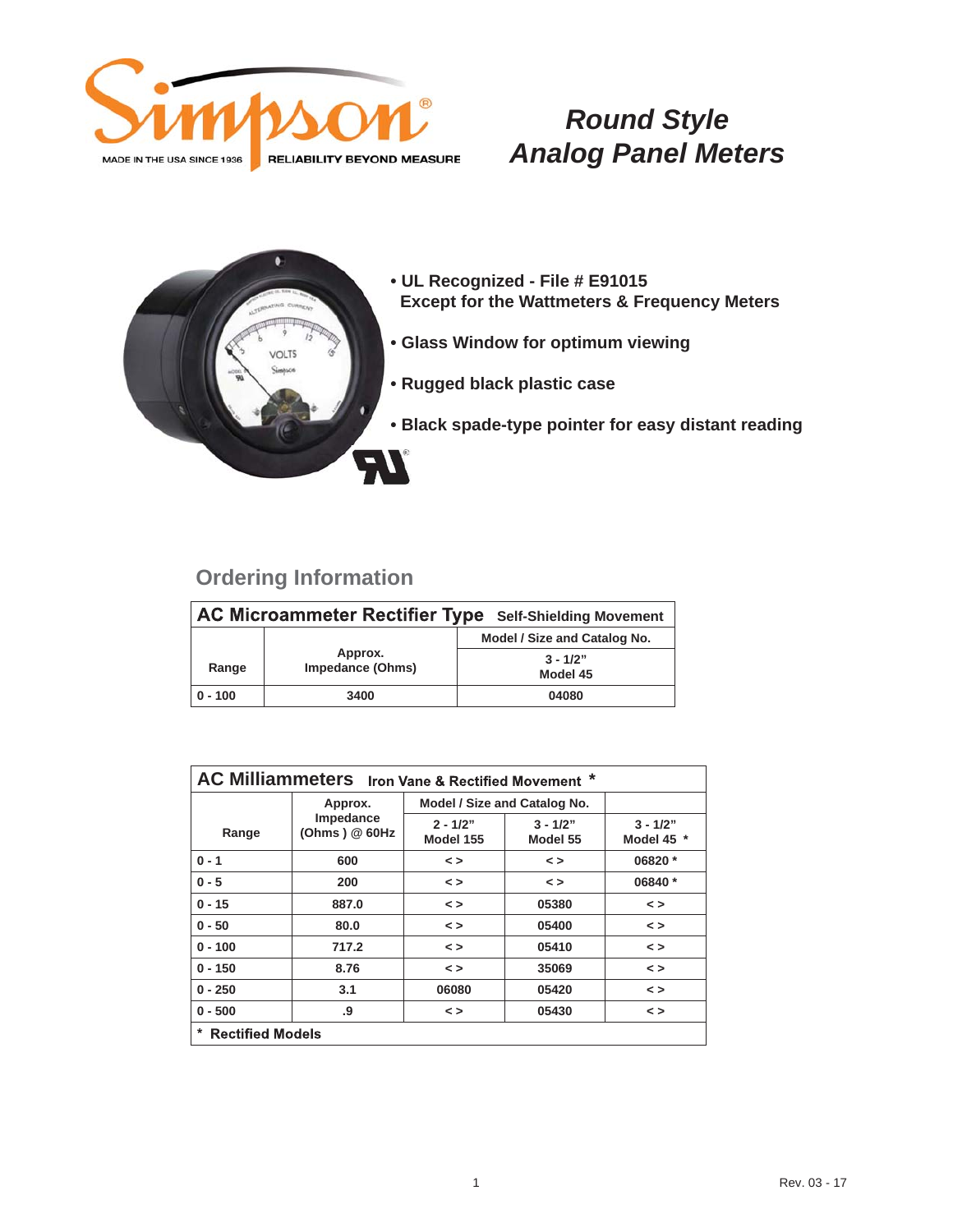

#### **Ordering Information**

| <b>AC Ammeters</b> Iron Vane Movement |                              |                              |                        |  |
|---------------------------------------|------------------------------|------------------------------|------------------------|--|
|                                       | Approx.                      | Model / Size and Catalog No. |                        |  |
| Range                                 | Impedance<br>(Ohms) $@60$ Hz | $2 - 1/2"$<br>Model 155      | $3 - 1/2"$<br>Model 55 |  |
| $0 - 1$                               | .213                         | 02100                        | 00950                  |  |
| $0 - 1.5$                             | .105                         | $\leq$                       | 00960                  |  |
| $0 - 2$                               | .065                         | 02120                        | 00970                  |  |
| $0 - 3$                               | .028                         | 02130                        | 00980                  |  |
| $0 - 5$                               | .008                         | 02140                        | 00990                  |  |
| $0 - 10$                              | .004                         | 02150                        | 01001                  |  |
| $0 - 15$                              | .0025                        | 02160                        | 01010                  |  |
| $0 - 25$                              | .002                         | 02170                        | 01020                  |  |
| $0 - 30$                              | .0015                        | 02180                        | 01030                  |  |
| $0 - 50$                              | .001                         | 02190                        | 01040                  |  |
| $0 - 75$                              | .0002                        | $\leq$                       | 03432                  |  |
| $0 - 75$                              | .008                         | 02200 *                      | $\leq$                 |  |
| $0 - 100$                             | .008                         | 02210 *                      | 01060 *                |  |
| $0 - 150$                             | .008                         | 02220 *                      | 01070 *                |  |
| $0 - 200$                             | .008                         | $\leq$                       | 01080 *                |  |
| $0 - 250$                             | .008                         | 02240 *                      | 01090 *                |  |
| $0 - 300$                             | .008                         | $\leq$                       | 01100 *                |  |
| $0 - 500$                             | .008                         | 02260 *                      | 01110 *                |  |
| < > Available on special order        |                              |                              |                        |  |
|                                       |                              |                              |                        |  |

**\* These meters require use of an external current transformer**

| <b>AC Voltmeters</b> Iron Vane Movement                             |                             |                              |                        |  |
|---------------------------------------------------------------------|-----------------------------|------------------------------|------------------------|--|
|                                                                     | Approx.                     | Model / Size and Catalog No. |                        |  |
| Range                                                               | Impedance<br>(Ohms) @ 60 Hz | $2 - 1/2"$<br>Model 155      | $3 - 1/2"$<br>Model 55 |  |
| $0 - 5$                                                             | 33                          | $\leq$                       | 08410                  |  |
| $0 - 10$                                                            | 133                         | $\leq$                       | 08420                  |  |
| $0 - 15$                                                            | 300                         | $\leq$                       | 08430                  |  |
| $0 - 25$                                                            | 833                         | $\leq$                       | 08440                  |  |
| $0 - 50$                                                            | 3,333                       | 09290                        | 08450                  |  |
| $0 - 100$                                                           | 16,166                      | $\leq$                       | 08460                  |  |
| $0 - 150$                                                           | 25,000                      | 09310                        | 08470                  |  |
| $0 - 250$                                                           | 41,166                      | 09320                        | 08480                  |  |
| $0 - 300$                                                           | 50,000                      | 09330                        | 08490                  |  |
| $0 - 500$                                                           | 83,333                      | 09340 *                      | 08500 *                |  |
| $0 - 750$                                                           | 125,000                     | $\leq$                       | 08510 *                |  |
| < > Available on special order                                      |                             |                              |                        |  |
| $\star$ Evternal multipliers (Medal 402) are furnished an AC meters |                             |                              |                        |  |

**\* External multipliers (Model 183) are furnished on AC meters having a range of 500 volts or higher**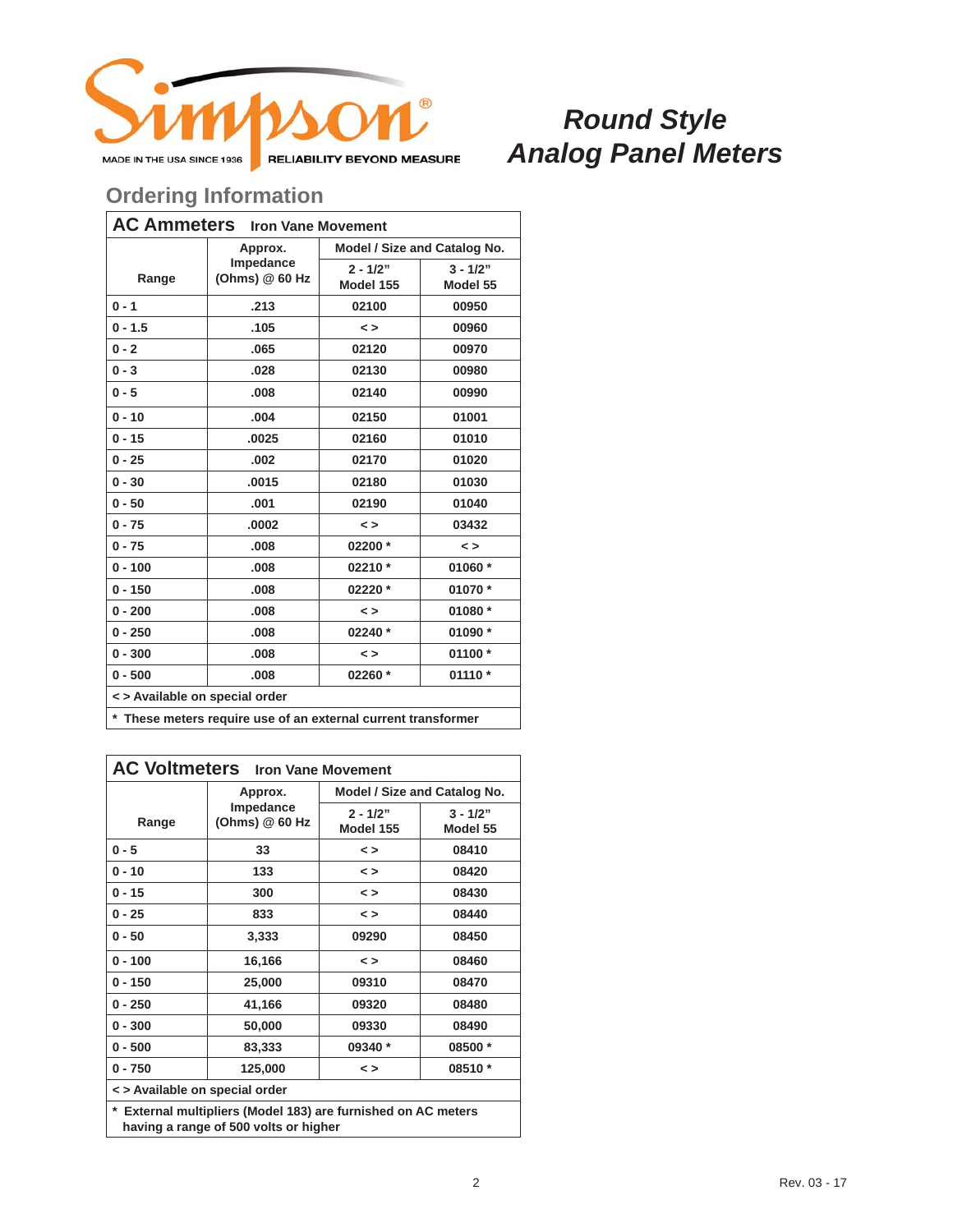

|           | <b>AC Voltmeter Rectifier Type Self-Shielding Movement</b> |                              |
|-----------|------------------------------------------------------------|------------------------------|
|           | Approx.                                                    | Model / Size and Catalog No. |
| Range     | Impedance<br>(Ohms) @ 60Hz                                 | $3 - 1/2"$<br>Model 45       |
| $0 - 150$ | 300K                                                       | 08010                        |

| 4-20mA Process Meters Dial indicates 0-100 Percent |                             |                              |  |
|----------------------------------------------------|-----------------------------|------------------------------|--|
|                                                    |                             | Model / Size and Catalog No. |  |
| Range                                              | Approx.<br>Impedance (Ohms) | $3 - 1/2"$<br>Model 25       |  |
| $4 - 20$                                           | 5.0                         | 35022                        |  |

| Not <b>5N</b><br><b>Wattmeters - Dynamometer Type</b> |                |      |                              |  |
|-------------------------------------------------------|----------------|------|------------------------------|--|
| Range                                                 | <b>Maximum</b> |      | Model / Size and Catalog No. |  |
|                                                       | <b>Volts</b>   | Amps | 3 - 1/2" Model 75            |  |
| $0 - 300$                                             | 150            | 4.0  | 10600                        |  |

| <b>Frequency Meters</b><br>Not <b>All</b><br><b>Self-Shielding Movement</b> |             |                              |                        |  |  |
|-----------------------------------------------------------------------------|-------------|------------------------------|------------------------|--|--|
|                                                                             |             | Model / Size and Catalog No. |                        |  |  |
| Range                                                                       | Voltage     | $2 - 1/2"$<br>Model 185      | $3 - 1/2"$<br>Model 85 |  |  |
| 45 - 55 Hz                                                                  | <b>120V</b> | 35154                        | 35160                  |  |  |
| $55 - 65$ Hz                                                                | <b>120V</b> | 35156                        | 35162                  |  |  |
| 380 - 420 Hz                                                                | <b>120V</b> | 35158                        | 35164                  |  |  |
| 45 - 55 Hz                                                                  | <b>240V</b> | 35155                        | 35161                  |  |  |
| 55 - 65 Hz                                                                  | <b>240V</b> | 35157                        | 35163                  |  |  |
| 380 - 420 Hz                                                                | <b>240V</b> | 35159                        | 35165                  |  |  |

| <b>DC Microammeters</b><br><b>Self-Shielding Movement</b> |                            |                         |                              |
|-----------------------------------------------------------|----------------------------|-------------------------|------------------------------|
|                                                           | Approx.                    |                         | Model / Size and Catalog No. |
| Range                                                     | Impedance<br>(Ohms) @ 60Hz | $2 - 1/2"$<br>Model 125 | $3 - 1/2"$<br>Model 25       |
| $0 - 50$                                                  | 1800                       | 04210                   | 03760                        |
| $0 - 100$                                                 | 1800                       | 04220                   | 03770                        |
| $0 - 200$                                                 | 1100                       | 04230                   | 03780                        |
| $0 - 500$                                                 | 90                         | 04240                   | 03790                        |
| 50-0-50                                                   | 1800                       | 04194                   | 03810                        |
| 100-0-100                                                 | 1100                       | 04196                   | 03820                        |
| 500-0-500                                                 | 43                         | $\leq$                  | 03830                        |
| <> Available on special order                             |                            |                         |                              |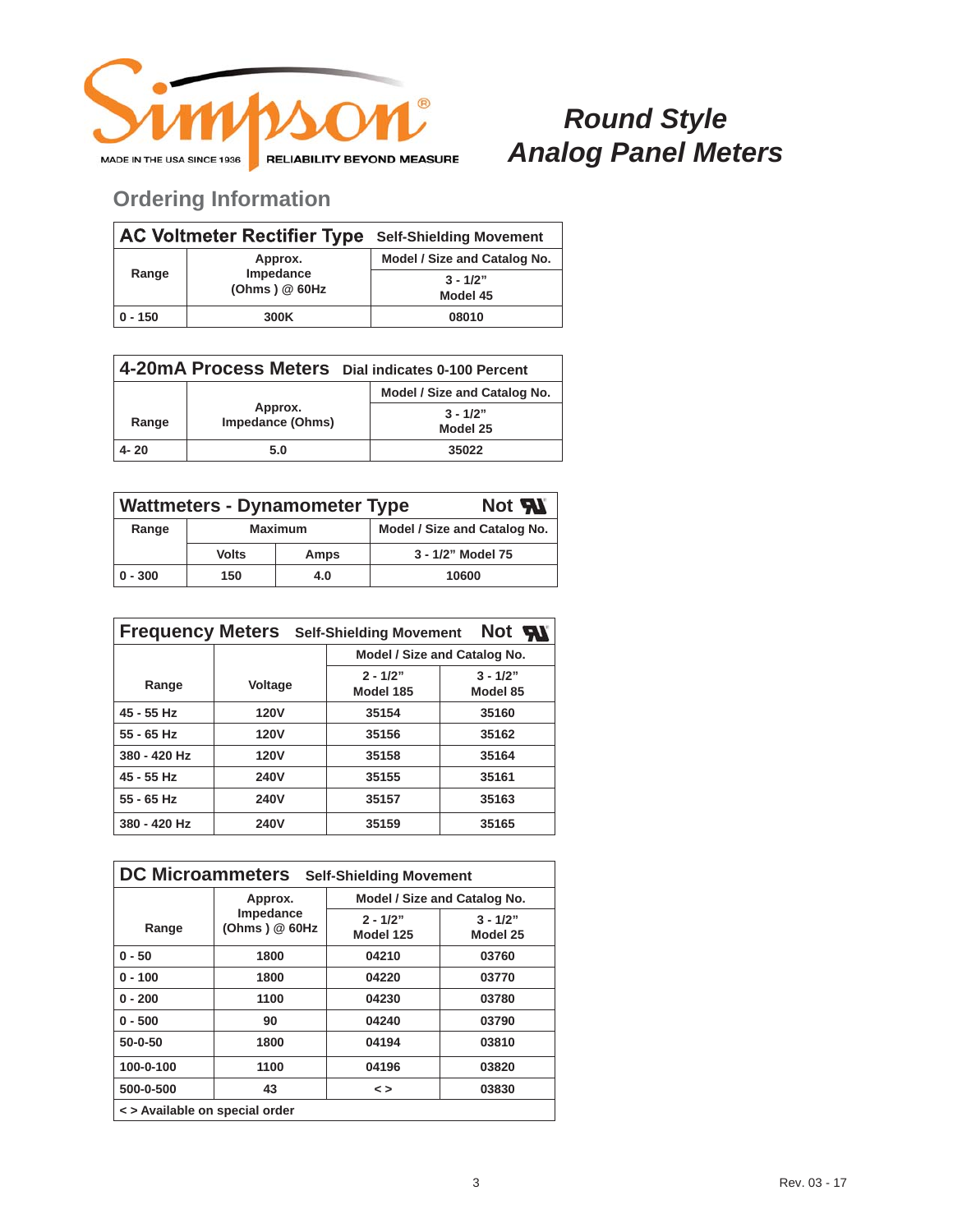

| DC Taut-Band Microammeters Self-Shielding Movement |                             |                              |                         |  |
|----------------------------------------------------|-----------------------------|------------------------------|-------------------------|--|
|                                                    | Approx.                     | Model / Size and Catalog No. |                         |  |
| Range                                              | Impedance<br>(Ohms) $@60Hz$ | $2 - 1/2"$<br>Model 125T     | $3 - 1/2"$<br>Model 25T |  |
| $0 - 10$                                           | 4900                        | 04197                        | $\leq$                  |  |
| $0 - 15$                                           | 1960                        | $\leq$                       | 03741                   |  |
| $0 - 25$                                           | 1960                        | 04201                        | 03751                   |  |
| $0 - 50$                                           | 960                         | $\leq$                       | 03761                   |  |
| $0 - 100$                                          | 500                         | $\leq$                       | 03771                   |  |
| <> Available on special order                      |                             |                              |                         |  |

| DC Milliammeters Self-Shielding Movement |                              |                              |                        |
|------------------------------------------|------------------------------|------------------------------|------------------------|
|                                          | Approx.                      | Model / Size and Catalog No. |                        |
| Range                                    | Impedance<br>(Ohms) $@$ 60Hz | $2 - 1/2"$<br>Model 125      | $3 - 1/2"$<br>Model 25 |
| $0 - 1$                                  | 43.0                         | 05580                        | 04610                  |
| $0 - 1.5$                                | 43.0                         | $\leq$                       | 04620                  |
| $0 - 5$                                  | 2.0                          | 05610                        | 04640                  |
| $0 - 10$                                 | 10.0                         | 05620                        | 04650                  |
| $0 - 15$                                 | 6.6                          | 05630                        | 04660                  |
| $0 - 25$                                 | 4.0                          | 05650                        | 04680                  |
| $0 - 50$                                 | 2.0                          | $\leq$                       | 04690                  |
| $0 - 75$                                 | 1.3                          | 05670                        | $\leq$                 |
| $0 - 100$                                | 1.0                          | 05680                        | 04710                  |
| $0 - 150$                                | .66                          | 05690                        | 04720                  |
| $0 - 200$                                | .5                           | 05700                        | 04730                  |
| $0 - 250$                                | .5                           | 05710                        | $\leq$ $>$             |
| $0 - 300$                                | .33                          | $\leq$                       | 04750                  |
| $0 - 500$                                | $\cdot$                      | 05730                        | 04760                  |
| $0 - 1000$                               | .05                          | $\leq$                       | 04780                  |
| < > Available on special order           |                              |                              |                        |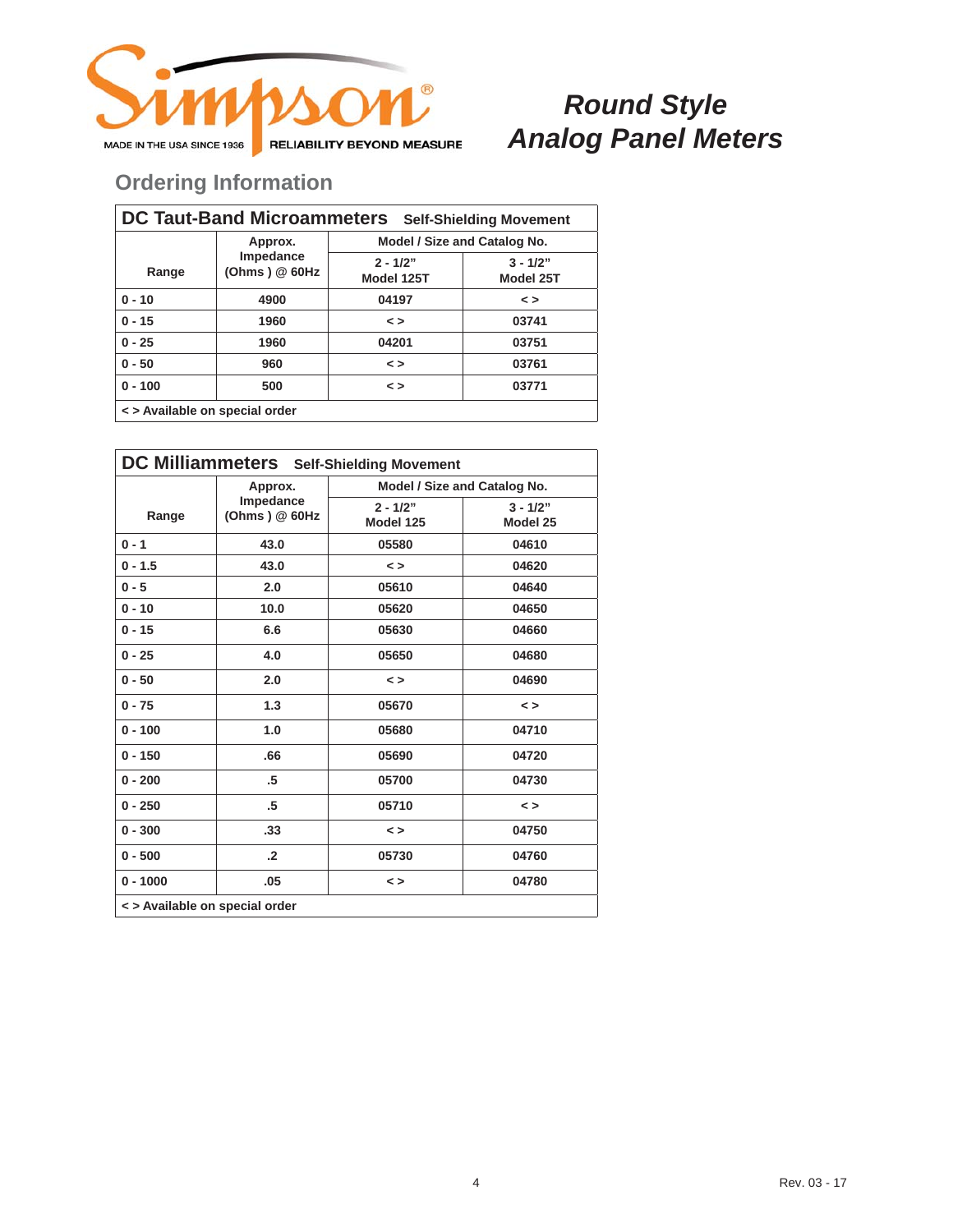

### **Ordering Information**

| <b>DC Ammeters</b><br><b>Self-Shielding Movement</b>                                                                                                                    |                                                                             |                              |  |
|-------------------------------------------------------------------------------------------------------------------------------------------------------------------------|-----------------------------------------------------------------------------|------------------------------|--|
| Approx.                                                                                                                                                                 | Model / Size and Catalog No.                                                |                              |  |
|                                                                                                                                                                         | $2 - 1/2"$                                                                  | $3 - 1/2"$                   |  |
|                                                                                                                                                                         |                                                                             | Model 25                     |  |
|                                                                                                                                                                         |                                                                             | 00005                        |  |
|                                                                                                                                                                         |                                                                             | 00030                        |  |
| .0166                                                                                                                                                                   | 01490                                                                       | 00040                        |  |
| .010                                                                                                                                                                    | 01500                                                                       | 00050                        |  |
| .005                                                                                                                                                                    | 01510                                                                       | 00060                        |  |
| .0033                                                                                                                                                                   | 01520                                                                       | 00070                        |  |
| .002                                                                                                                                                                    | 01530                                                                       | 00080                        |  |
| .0017                                                                                                                                                                   | 01540                                                                       | 00090                        |  |
| .001                                                                                                                                                                    | 01550                                                                       | 00099                        |  |
| 10.0                                                                                                                                                                    | 01560 *                                                                     | 00110 *                      |  |
| 10.0                                                                                                                                                                    | 01570 *                                                                     | 00120 *                      |  |
| 10.0                                                                                                                                                                    | 01580 *                                                                     | 00130 *                      |  |
| 10.0                                                                                                                                                                    | 01590 *                                                                     | 00140 *                      |  |
| 10.0                                                                                                                                                                    | $\leq$                                                                      | 00151 *                      |  |
| 10.0                                                                                                                                                                    | 01610 $*$                                                                   | 00160 *                      |  |
| 10.0                                                                                                                                                                    | 01620                                                                       | 00170 *                      |  |
| 10.0                                                                                                                                                                    | $\leq$                                                                      | 00177*                       |  |
| 10.0                                                                                                                                                                    | $\leq$                                                                      | 00188 *                      |  |
| .0033                                                                                                                                                                   | $\leq$                                                                      | 00200                        |  |
| .0017                                                                                                                                                                   | 01660                                                                       | 00210                        |  |
| .001                                                                                                                                                                    | 01670                                                                       | 00220                        |  |
| 20.0                                                                                                                                                                    | 35066                                                                       | 35037 *                      |  |
| * DC current meters are self-contained for ranges up to and including 50 amperes<br>Higher range DC current meters (50 mV) listed above are calibrated for 5' leads and |                                                                             |                              |  |
| require external shunts                                                                                                                                                 |                                                                             |                              |  |
|                                                                                                                                                                         | Impedance<br>(Ohms) $@60Hz$<br>.050<br>.025<br>- Available en ensoiel erder | Model 125<br>01460<br>$\leq$ |  |

**< > Available on special order**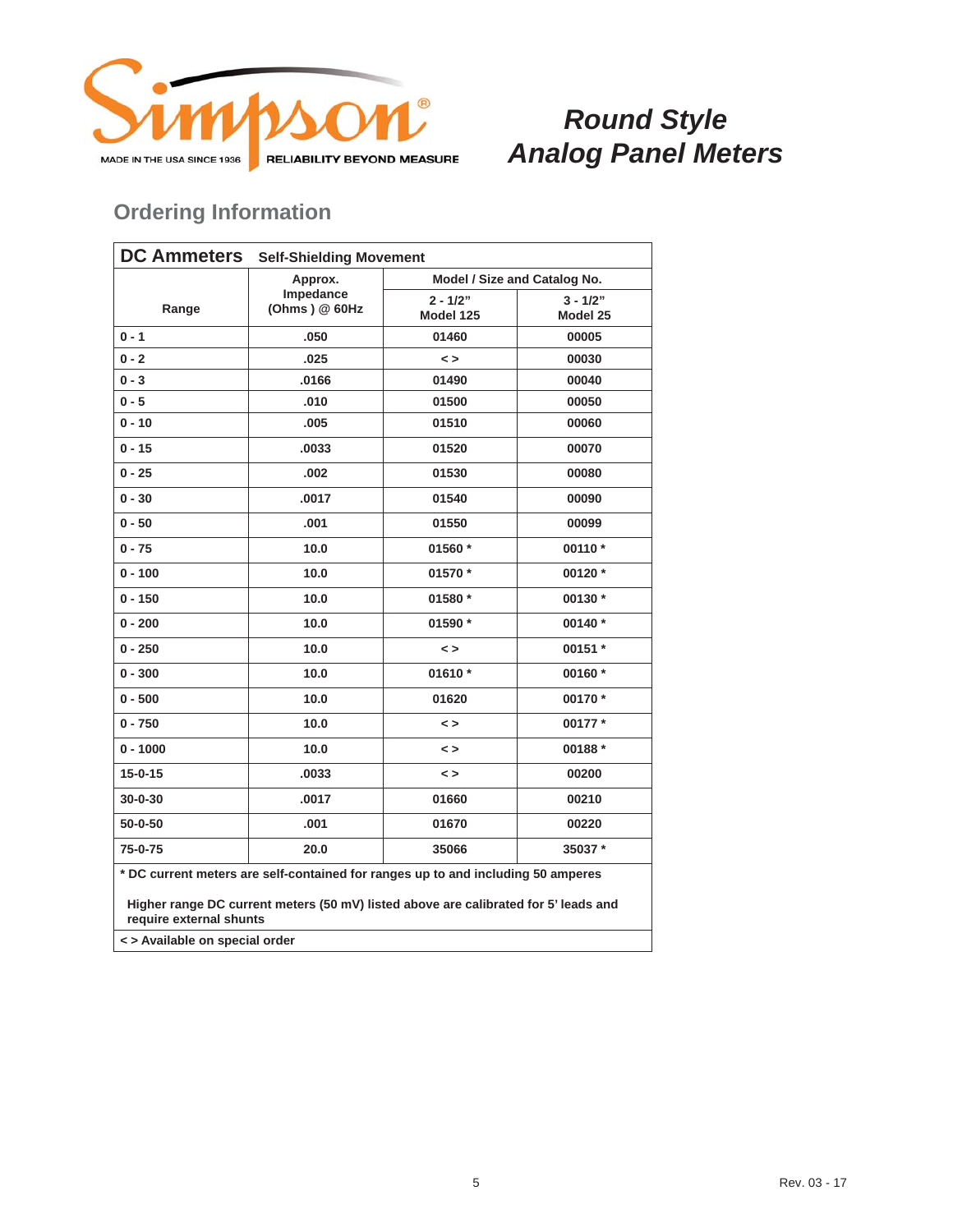

| <b>DC Millivoltmeters</b><br><b>Self-Shielding Movement</b> |                             |                              |                        |  |
|-------------------------------------------------------------|-----------------------------|------------------------------|------------------------|--|
|                                                             | Approx.                     | Model / Size and Catalog No. |                        |  |
| Range                                                       | Impedance<br>(Ohms) $@60Hz$ | $2 - 1/2"$<br>Model 125      | $3 - 1/2"$<br>Model 25 |  |
| $0 - 50$                                                    | 10.0                        | 06970                        | 06910                  |  |
| $0 - 100$                                                   | 20.0                        | $\leq$                       | 35093                  |  |
| <> Available on special order                               |                             |                              |                        |  |

| <b>DC Voltmeters</b>                                                                     | <b>Self-Shielding Movement</b>         |                              |                        |  |
|------------------------------------------------------------------------------------------|----------------------------------------|------------------------------|------------------------|--|
|                                                                                          | Approx.<br>Impedance<br>(Ohms) $@60Hz$ | Model / Size and Catalog No. |                        |  |
| Range                                                                                    |                                        | $2 - 1/2"$<br>Model 125      | $3 - 1/2"$<br>Model 25 |  |
| $0 - 1.5$                                                                                | 1000<br>Ohms<br>Per<br>Volt            | 08850                        | $\leq$                 |  |
| $0 - 3$                                                                                  |                                        | $\leq$                       | 07070                  |  |
| $0 - 5$                                                                                  |                                        | 08870                        | 07080                  |  |
| $0 - 10$                                                                                 |                                        | 08890                        | 07100                  |  |
| $0 - 15$                                                                                 |                                        | 08900                        | 07110                  |  |
| $0 - 25$                                                                                 |                                        | 08910                        | 07120                  |  |
| $0 - 30$                                                                                 |                                        | 08920                        | 07130                  |  |
| $0 - 50$                                                                                 |                                        | 08930                        | 07140                  |  |
| $0 - 100$                                                                                |                                        | 08940                        | 07150                  |  |
| $0 - 150$                                                                                |                                        | 08950                        | 07160                  |  |
| $0 - 200$                                                                                |                                        | 08960                        | 07170                  |  |
| $0 - 250$                                                                                |                                        | 08970                        | 07180                  |  |
| $0 - 300$                                                                                | 2000<br>Ohms<br>Per<br>Volt            | $\leq$                       | 07190                  |  |
| $0 - 500$                                                                                |                                        | $\leq$                       | 07200                  |  |
| $0 - 750$                                                                                |                                        | $\leq$                       | 07210                  |  |
| $0 - 1000$                                                                               |                                        | $\leq$                       | 07220 *                |  |
| $0 - 2000$                                                                               |                                        | $\leq$ $>$                   | 07240 *                |  |
| $0 - 3000$                                                                               |                                        | $\leq$                       | 07260 *                |  |
| $0 - 5000$                                                                               |                                        | $\leq$                       | 07280 *                |  |
| *External multipliers, Model 183, are furnished on 3-1/2" DC meters 1000 volts or higher |                                        |                              |                        |  |
| < > Available on special order                                                           |                                        |                              |                        |  |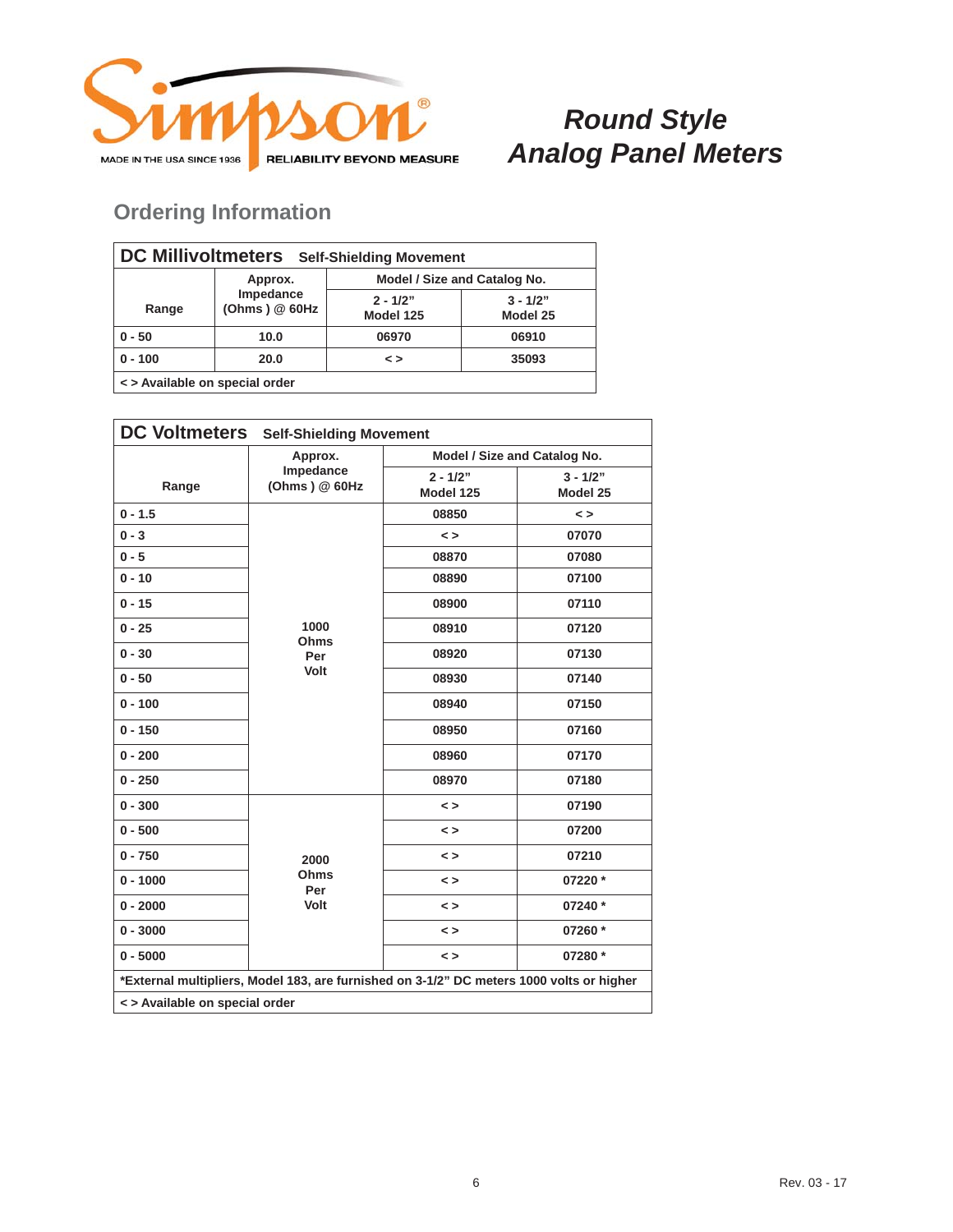

| <b>Specifications</b>        |                                                                                                                                                                                                    |  |
|------------------------------|----------------------------------------------------------------------------------------------------------------------------------------------------------------------------------------------------|--|
| <b>Accuracy</b>              | ± 2% F.S. (Iron-Vane), ± 3 F.S. (Rectifier)                                                                                                                                                        |  |
| <b>Frequency models</b>      | 45-55Hz ±0.3Hz (120V-240V)<br>55-65Hz ±0.3Hz (120V-240V)<br>380-420Hz ±1.2Hz (120V-240V)                                                                                                           |  |
| <b>Wattmeters</b>            | +2% F.S.; Compensated Meters: +3% F.S.                                                                                                                                                             |  |
| <b>Movement</b>              | Models 55, 155: Iron-vane, magnetically damped<br>Models 45, 145: Annular, rectifier type<br>Models 85 & 185: small core magnet, self-shielding<br>Models 25, 27, 29, 125: Annular, self-shielding |  |
| <b>Tracking</b>              | ± 3%                                                                                                                                                                                               |  |
| <b>Shielding</b>             | Calibration is unaffected by magnetic field or panel mounting                                                                                                                                      |  |
| <b>Response Time</b>         | 1.5 seconds maximum                                                                                                                                                                                |  |
| Overload (1 sec.)            | 10 times F.S.                                                                                                                                                                                      |  |
| <b>Overload (Continuous)</b> | 1.5 times F.S.                                                                                                                                                                                     |  |
| <b>Repeatability</b>         | 2%                                                                                                                                                                                                 |  |
| <b>Dial</b>                  | Sharp clear scale. Each dial arc is calibrated to track the spe-<br>cific type of movement used                                                                                                    |  |
| Case                         | <b>High density black plastic</b>                                                                                                                                                                  |  |
| <b>Resistance</b>            | ± 15%                                                                                                                                                                                              |  |
| <b>Operating Temperature</b> | - 4ºF to + 149ºF (- 20ºC to + 65ºC)                                                                                                                                                                |  |
| <b>Pointer</b>               | Models 85 & 185: Knife edge, black finish<br>All others: Spade pointer with black matte finish                                                                                                     |  |
| <b>Scale Length</b>          | Model 155 & 185: 1.6" (40.6mm)<br>Models 125 & 145: 1.8" (45.7mm)<br>Model 55: 2.3" (58.4mm)<br>Models 25, 27, 45 & 85: 2.5" (63.5mm)<br>Model 29: 3.80" (96.5mm)                                  |  |
| <b>Net Weight</b>            | Models 55, 155 & 185: 5oz (0.14kg)<br>Models 85, 125, 145 & 45: 7oz (0.20kg)<br>Models 25 & 27: 8oz (.23kg)<br>Model 29: 11oz. (.31kg)                                                             |  |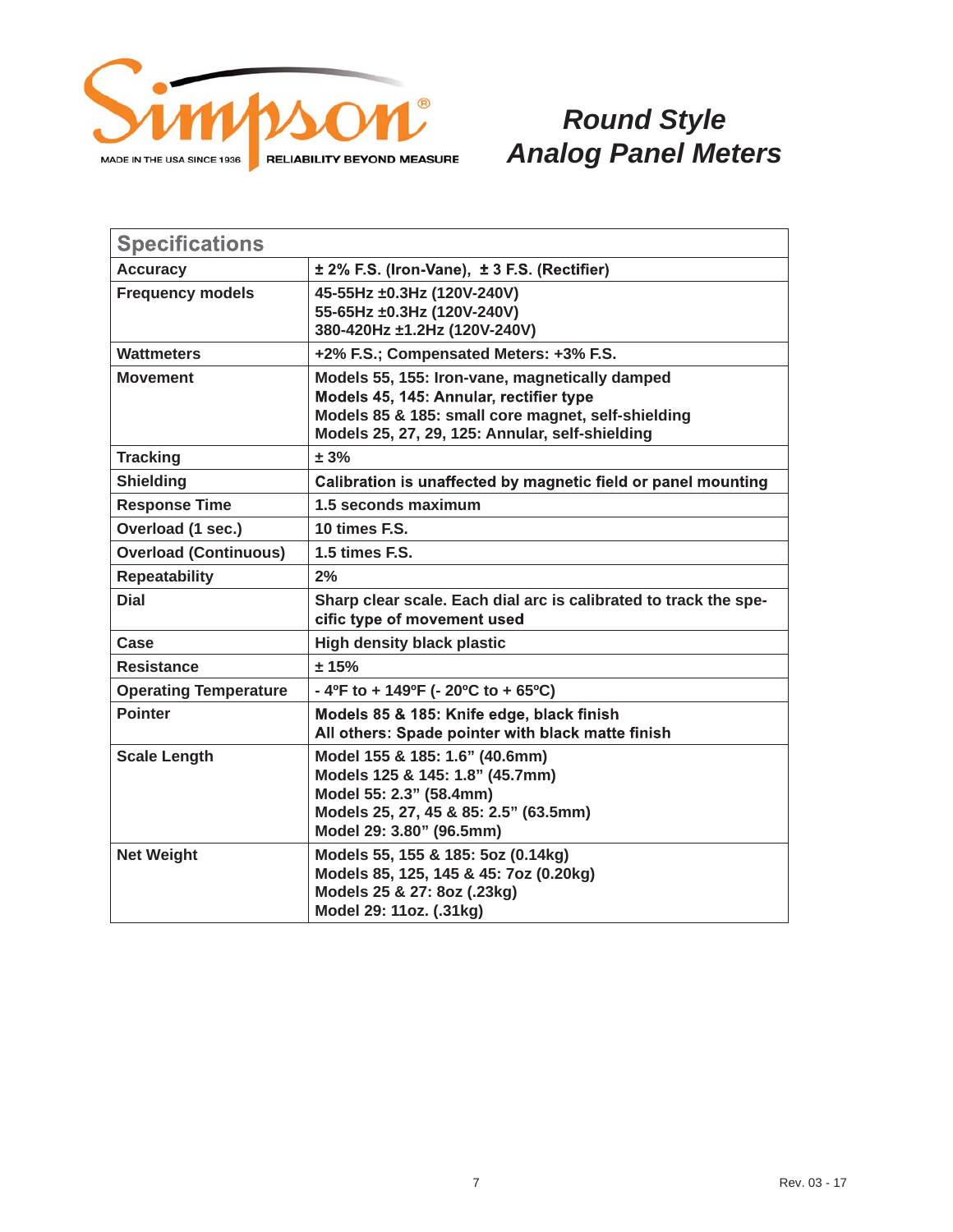

#### **Dimensions**